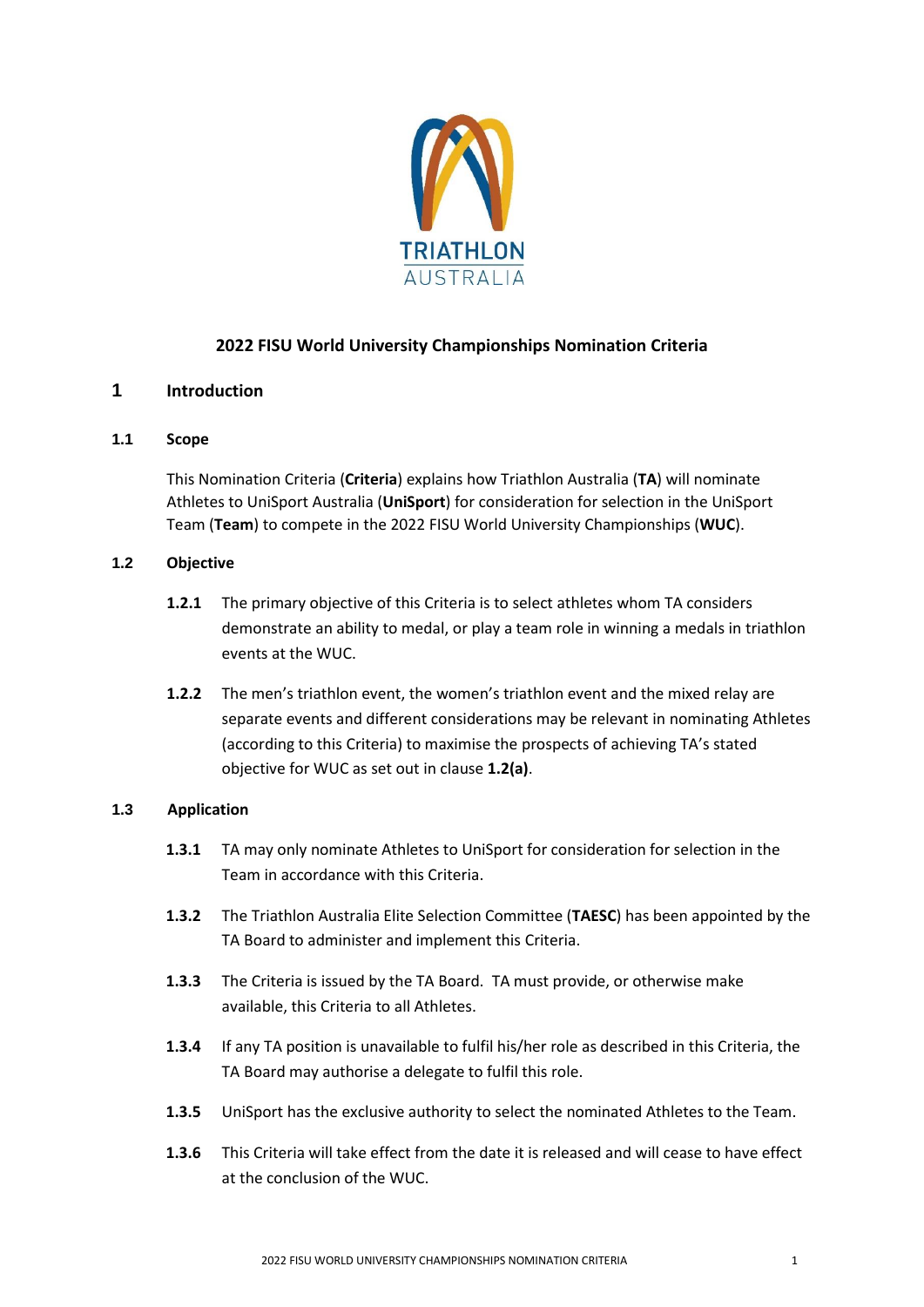- **1.4** This Criteria applies to:
	- (a) all Athletes;
	- (b) TA; and
	- (c) UniSport.

# **2 Eligibility for Nomination**

- **2.1** TA will not nominate an Athlete unless, as at the Nomination Date, TA is reasonably satisfied that the Athlete:
	- (a) is a current member of TA;
	- (b) meets the eligibility requirements for citizenship as determined by the Australian Government;
	- (c) satisfies all WT Rules;
	- (d) is not serving any current sanctions; and
	- (e) if requested by the National Performance Director (**NPD**), agree to and sign the 2022 TA Athlete Agreement prior to confirmation of acceptance of TEAM nomination.
- **2.2** If there is any doubt regarding eligibility to compete for Australia, Athletes must contact the Chief Executive Officer (**CEO**) of TA for clarification.
- **2.3** UniSport will not select an Athlete unless, as at the Selection Date, athletes satisfy the following eligibility requirements as outlined by the International University Sports Federation (**FISU**):
	- (a) be a national of the country they represent;
	- (b) be at least 18 and no older than 25 years of age on the  $31<sup>st</sup>$  December of the year of the event;
	- (c) must be studying at a higher education institution which is recognised by the Tertiary Education Quality and Standards Agency. The national register of recognised institutions can be found at: [https://www.teqsa.gov.au/national-register;](https://www.teqsa.gov.au/national-register) or be a
	- (d) former students of the institutions mentioned in **clause 2.3(c)** who completed their studies in the year preceding the event.
- **2.4** An Eligible Athlete is an Athlete that meets the requirements in **clause 2.1** and **2.2** above.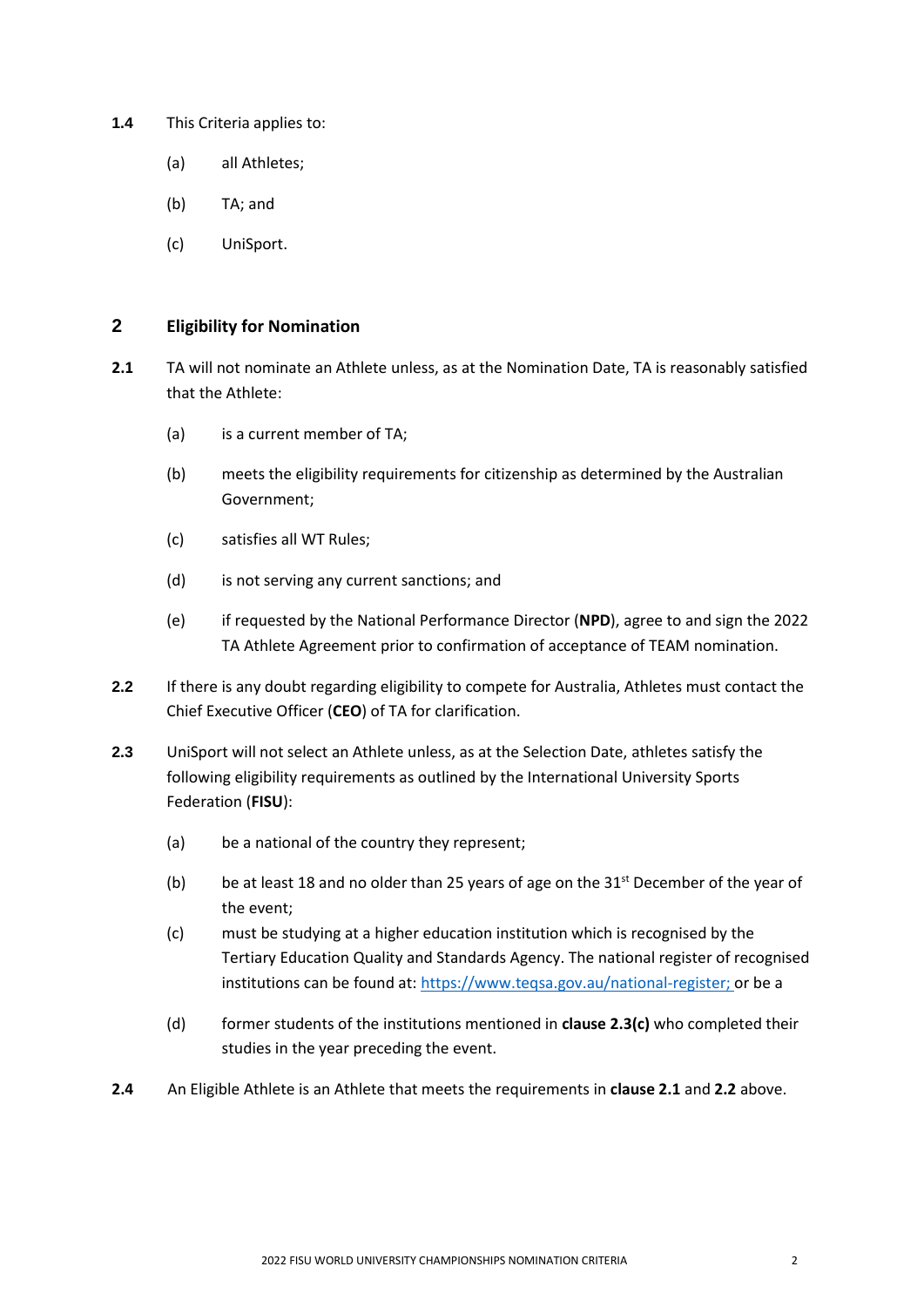# **3 Qualification of Athlete Quota Positions**

- **3.1** TA may only nominate Athletes to UniSport for consideration for selection to the Team where, under the WT System, WT has awarded UniSport or TA, Athlete quota positions.
- **3.2** TA may not nominate more Athletes than the number of Athlete quota positions awarded to UniSport or TA under the WT System.
- **3.3** TA may nominate the maximum number of Athletes that are permissible under the WT System. The mixed relay team will be made up of from nominated Athletes.
- **3.4** Neither this Criteria, nor UniSport/FISU require TA to nominate the maximum number of athletes to UniSport for selection for the WUC.
- **3.5** Neither this Criteria nor the UniSport/FISU requires TA to nominate any athletes to UniSport for selection for the WUC.

# **4 Nomination Criteria**

- **4.1** For the purposes of nomination to UniSport for consideration for selection to the Team, Eligible Athletes may only be nominated by discretionary nomination;
	- (a) In exercising its discretion to nominate Athletes to UniSport for consideration for selection to the Team, the TAESC may consider any matter or combination of matters it deems relevant in meeting the primary objective outlined in **clause 1.2**. The TAESC may consider performances in races up to and including **1 May 2022.** This discretion is absolute and need not be exercised.
- **4.2** All athletes must complete the online nomination form before the nominations closing date of 9am AEST Monday 2 May 2022.
- **4.3** The online application form can be located here [https://forms.office.com/r/M4YwrYDA9n.](https://forms.office.com/r/M4YwrYDA9n)
- **4.4** All nominations must be made through this nomination link.

### **5 Reserve Athletes**

- **5.1** The TAESC may identify additional Athletes of each gender as Reserve Athletes.
- **5.2** In exercising its discretion to select Reserve Athletes, the TAESC may (in its absolute discretion) consider any relevant matter.
- **5.3** Reserve Athletes may be ranked by the TAESC and will only be chosen from among eligible Athletes.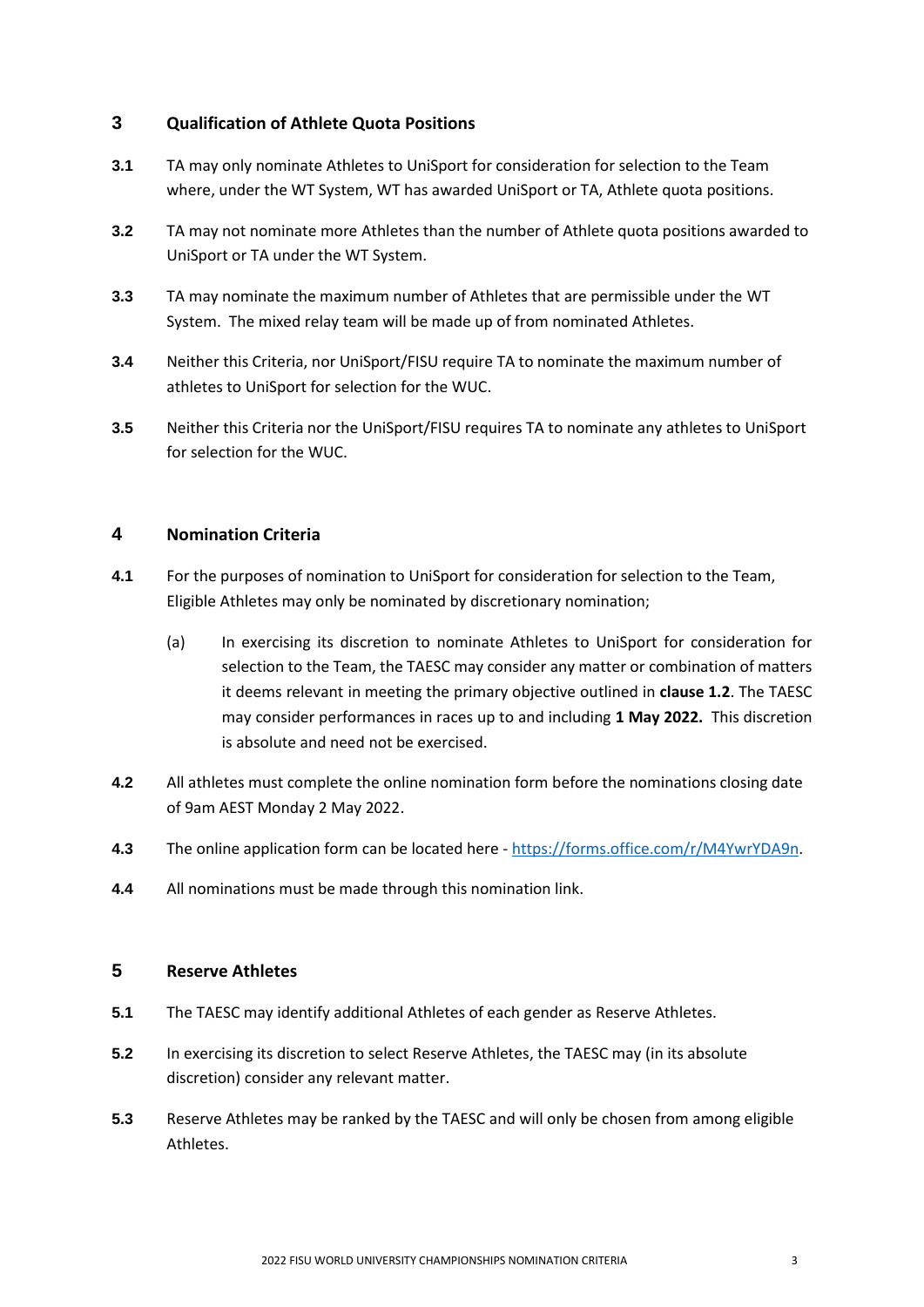**5.4** Athletes selected as a Reserve according to this Criteria will not be members of the TEAM unless they replace a TEAM member by operation of this Criteria OR additional quota spots become available from the WT.

#### **6 Team Membership Conditions**

- **6.1** On selection to the TEAM, all Athletes, including named Reserve Athletes, must comply with the TA's Standard [Event/Team Representation Continuing Form, Fitness and Medical](http://www.triathlon.org.au/Assets/Triathlon+Australia+Digital+Assets/Athlete+Fitness+and+Medical+Obligations.pdf)  [Assessment Obligations,](http://www.triathlon.org.au/Assets/Triathlon+Australia+Digital+Assets/Athlete+Fitness+and+Medical+Obligations.pdf) dated November 2018.
- **6.2** If an Athlete does not meet either the requirements or obligations set out in TA's Standard Event/Team Representation Continuing Form, Fitness and Medical Assessment Obligations, TA may, via the discretion of the TAESC, exclude the Athlete from the selected Athletes and nominate a Reserve Athlete to replace the withdrawn Athlete.

# **7 Notification of Selections**

The TEAM selections will be communicated to the athlete in writing by UniSport after **16 May 2022**.

#### **8 Funding**

Athletes are responsible for all costs in travelling to, and competing at, the 2022 WUC. Athletes may contact their University Sport Association to seek funding assistance

#### **9 Appeals**

An Eligible Athlete, who is not selected, may appeal that decision, under the [Triathlon](http://www.triathlon.org.au/Assets/Triathlon+Australia+Digital+Assets/2017+Triathlon+Australia+Appeals+Policy.pdf)  [Australia Appeals Policy,](http://www.triathlon.org.au/Assets/Triathlon+Australia+Digital+Assets/2017+Triathlon+Australia+Appeals+Policy.pdf) dated 2017.

# **10 Amendments**

The Interpretation of this Criteria is the sole province of the TA Board. This Criteria may be amended at any time by TA if TA is of the opinion that such an amendment is necessary as a result of any change in WT/UniSport or FISU eligibility criteria or guidelines, or to give effect to the Criteria following discovery of a drafting error or oversight, or for any other reason determined to be in the best interests of TA by TA. TA is, and shall not be, responsible or liable in any way to any one as a result of any such amendment. Any amended Criteria will be distributed by TA by email to all eligible Athletes and/or posted on the TA website.